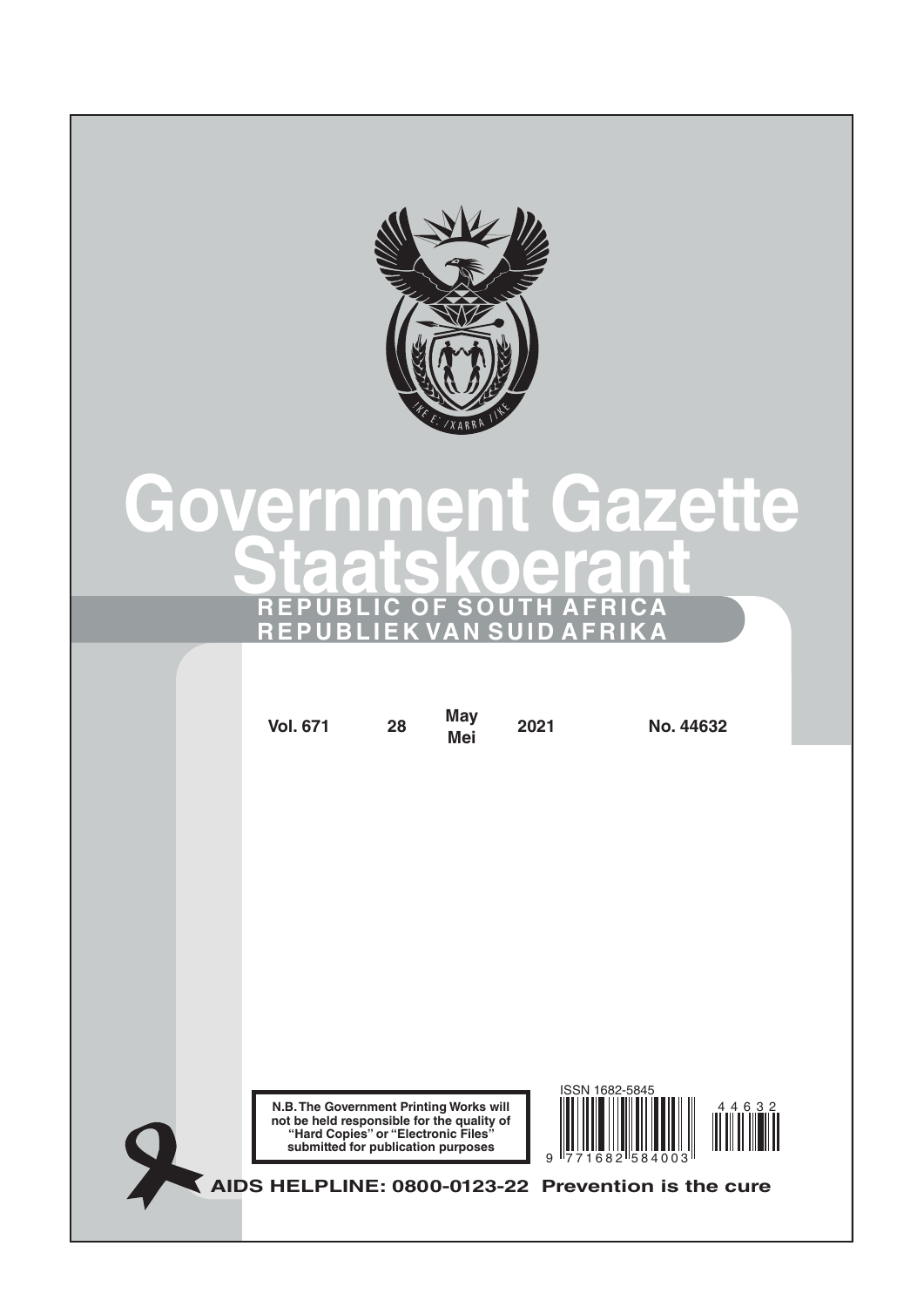#### **IMPORTANT NOTICE:**

**The GovernmenT PrinTinG Works Will noT be held resPonsible for any errors ThaT miGhT occur due To The submission of incomPleTe / incorrecT / illeGible coPy.**

**no fuTure queries Will be handled in connecTion WiTh The above.**

|     | <b>Contents</b>                                                    |                |             |
|-----|--------------------------------------------------------------------|----------------|-------------|
| No. |                                                                    | Gazette<br>No. | Page<br>No. |
|     | <b>GOVERNMENT NOTICES • GOEWERMENTSKENNISGEWINGS</b>               |                |             |
|     | Basic Education, Department of / Basiese Onderwys, Departement van |                |             |
| 450 |                                                                    | 44632          | 3           |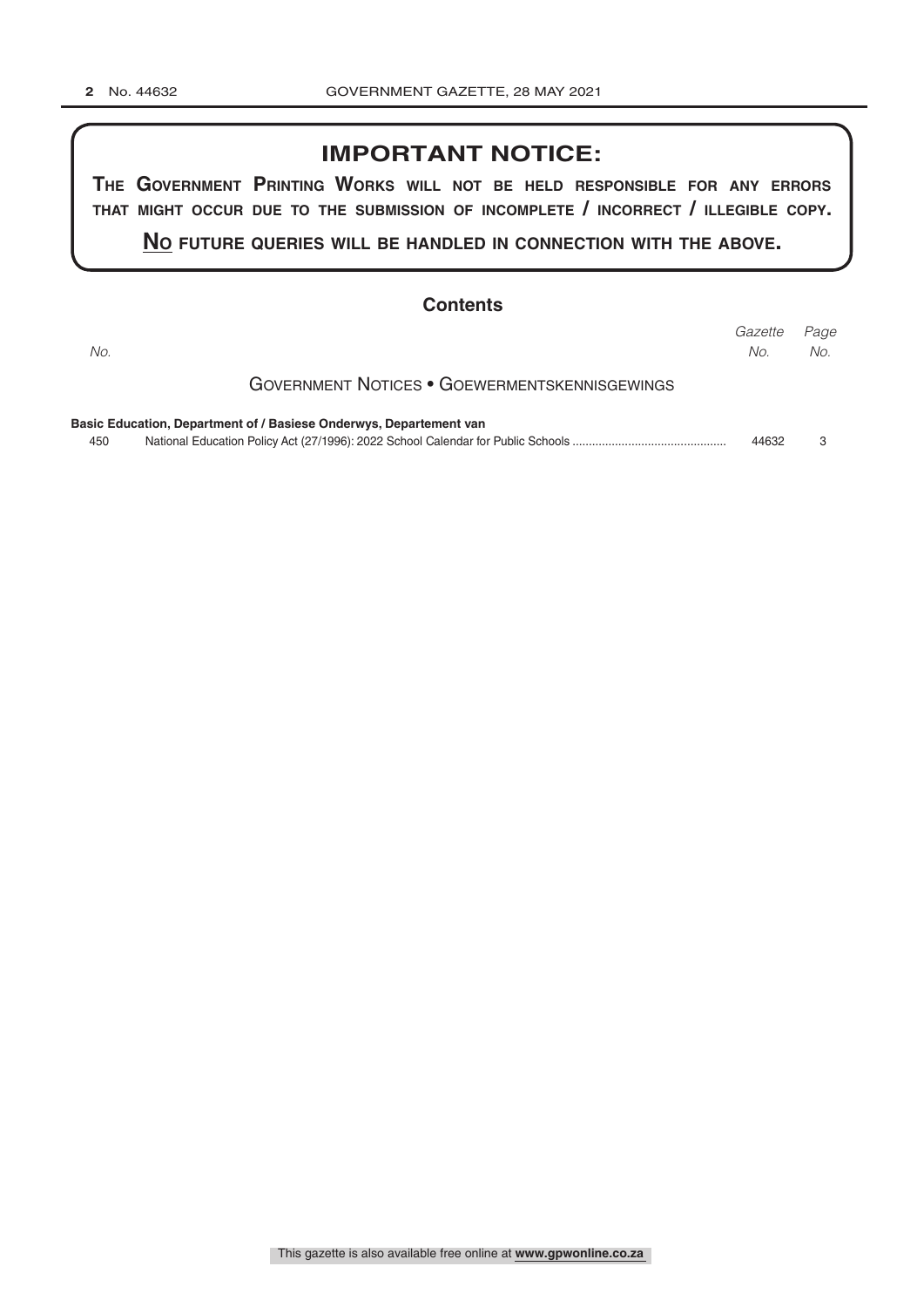## Government Notices • Goewermentskennisgewings

#### **Department of Basic Education**

<span id="page-2-0"></span>**NO. 450 28 May 2021**

#### NATIONAL EDUCATION POLICY ACT, 1996 (ACT NO 27 OF 1996) 2022 SCHOOL CALENDAR FOR PUBLIC SCHOOLS

I, Angelina Matsie Motshekga, Minister of Basic Education, acting in terms of section 3(4)(k) of the National Education Policy Act, 1996, (Act No. 27 of 1996), and after consultation with the Council of Education Ministers, hereby publish the 2022 School Calendar for public schools in South Africa as detailed in the accompanying schedule.

MRS AM MOTSHEKGA, MP\

MINISTER OF BASIC EDUCATION DATE:  $|S|\times|202|$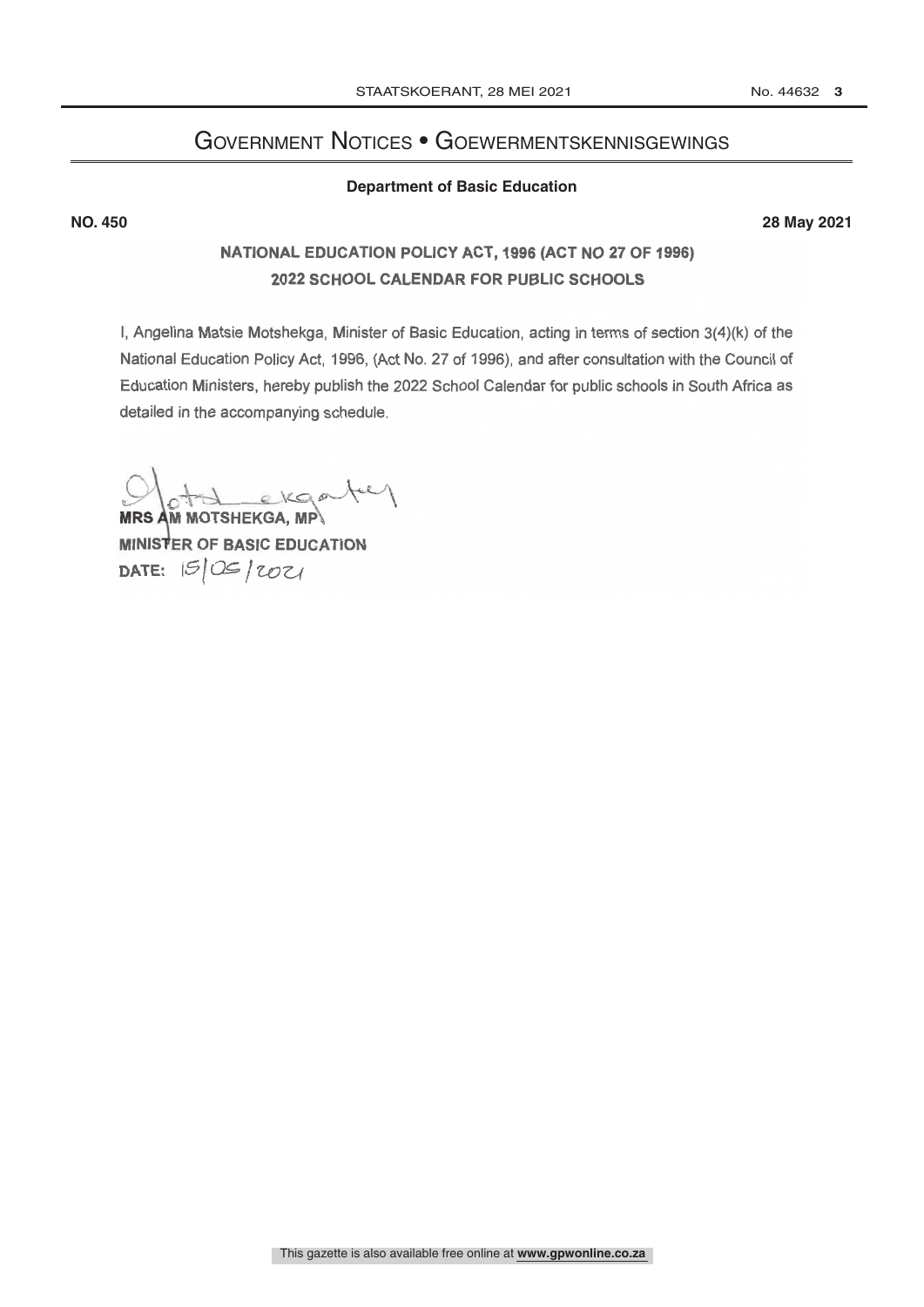#### **INLAND CLUSTER: FREE STATE, GAUTENG, LIMPOPO, MPUMALANGA AND NORTH WEST PROVINCES**

|                |    | January 2022 |    |    |    |              |    |    |              | February 2022  |    |                |    |    |    |    | <b>March 2022</b> |              |
|----------------|----|--------------|----|----|----|--------------|----|----|--------------|----------------|----|----------------|----|----|----|----|-------------------|--------------|
| 'S.            | M  |              | W  |    | F  | S.           | S  | M  | Т            | W              |    | F              | S  | S  | M  |    | W                 | T.           |
|                |    |              |    |    |    | 1            |    |    | $\mathbf{1}$ | $\overline{2}$ | 3  | $\overline{4}$ | 5  |    |    |    | $\overline{2}$    | $\mathbf{3}$ |
| $\overline{2}$ | 3  | 4            | 5  | 6  | ⇁  | $\mathsf{B}$ | 6  | 7  | 8            | 9              | 10 | 11             | 12 | 6  | 7  | 8  | 9                 | 10           |
| 9              | 10 | 11           | 12 | 13 | 14 | 15           | 13 | 14 | 15           | 16             | 17 | 18             | 19 | 13 | 14 | 15 | 16                | 17           |
| 16             | 17 | 18           | 19 | 20 | 21 | 22           | 20 | 21 | 22           | 23             | 24 | 25             | 26 | 20 | 21 | 22 | 23                | 24           |
| 23             | 24 | 25           | 26 | 27 | 28 | 29           | 27 | 28 |              |                |    |                |    | 27 | 28 | 29 | 30                | 31           |
| 30             | 31 |              |    |    |    |              |    |    |              |                |    |                |    |    |    |    |                   |              |

| <b>April 2022</b> |  |  |
|-------------------|--|--|
|-------------------|--|--|

| <sub>S</sub> | M               | $\top$ | W  | Т. | TF. | S. | <sub>S</sub> | M  | <b>AP</b> | W              | T F |    | 'S i           | S  | M  | т. | W            |    | E  | -S             |
|--------------|-----------------|--------|----|----|-----|----|--------------|----|-----------|----------------|-----|----|----------------|----|----|----|--------------|----|----|----------------|
|              |                 |        |    |    | 1   | 2  |              | 2  | 3         | $\overline{4}$ | 5   | 6  | $\overline{7}$ |    |    |    | $\mathbf{1}$ | 2  | 3  | $\overline{4}$ |
| 3            | 4               | 5      | 6  |    | 8   | 9  | 8            | 9  | 10        | 11             | 12  | 13 | 14             | 5  | 6  |    | 8            | 9  | 10 | 11             |
| 10           | 11              | 12     | 13 | 14 | 15  | 16 | 15           | 16 | 17        | 18             | 19  | 20 | 21             | 12 | 13 | 14 | 15           | 16 | 17 | 18             |
| 17           | 18              | 19     | 20 | 21 | 22  | 23 | 22           | 23 | 24        | 25             | 26  | 27 | 28             | 19 | 20 | 21 | 22           | 23 | 24 | 25             |
| 24           | 25 <sup>°</sup> | 26     | 27 | 28 | 29  | 30 | 29           | 30 | 31        |                |     |    |                | 26 | 27 | 28 | 29           | 30 |    |                |
|              |                 |        |    |    |     |    |              |    |           |                |     |    |                |    |    |    |              |    |    |                |

|     |    |    | <b>July 2022</b> |    |    |                |    |    | August 2022 |    |    |    |                 |    |    |    |                | September 2022 |          |                |
|-----|----|----|------------------|----|----|----------------|----|----|-------------|----|----|----|-----------------|----|----|----|----------------|----------------|----------|----------------|
| 'S. | M  |    | W                | т  | F  | S.             | S  | M  |             | W  | T. | F  | S.              | S  | M  |    | W              |                | F        | ∣s             |
|     |    |    |                  |    |    | $\overline{2}$ |    |    | C           | 3  | 4  | 5  | $6\phantom{1}6$ |    |    |    |                | $\overline{1}$ | $\Omega$ | $\overline{3}$ |
| 3   | 4  | 5  | 6                |    | 8  | 9              | 7  | 8  | 9           | 10 | 11 | 12 | 13              | 4  | 5  | 6  | $\overline{7}$ | 8              | 9        | 10             |
| 10  | 11 | 12 | 13               | 14 | 15 | 16             | 14 | 15 | 16          | 17 | 18 | 19 | 20              | 11 | 12 | 13 | 14             | 15             | 16       | 17             |
| 17  | 18 | 19 | 20               | 21 | 22 | 23             | 21 | 22 | 23          | 24 | 25 | 26 | 27              | 18 | 19 | 20 | 21             | 22             | 23       | 24             |
| 24  | 25 | 26 | 27               | 28 | 29 | 30             | 28 | 29 | 30          | 31 |    |    |                 | 25 | 26 | 27 | 28             | 29             | 30       |                |
| 31  |    |    |                  |    |    |                |    |    |             |    |    |    |                 |    |    |    |                |                |          |                |

|                |    |                | October 2022 |    |                |    |
|----------------|----|----------------|--------------|----|----------------|----|
| S              | M  | Ŷ              | W            | Т  | F              | S  |
|                |    |                |              |    |                | 1  |
| $\overline{2}$ | 3  | $\overline{4}$ | 5            | 6  | $\overline{7}$ | 8  |
| 9              | 10 | 11             | 12           | 13 | 14             | 15 |
| 16             | 17 | 18             | 19           | 20 | 21             | 22 |
| 23             | 24 | 25             | 26           | 27 | 28             | 29 |
| 30             | 31 |                |              |    |                |    |

| <b>Weekends</b>         |
|-------------------------|
| Days for administration |

|                |    | January 2022 |    |    |    |    | February 2022  |                |    |                |    |    |    |              | <b>March 2022</b> |    |
|----------------|----|--------------|----|----|----|----|----------------|----------------|----|----------------|----|----|----|--------------|-------------------|----|
|                | W  | T            | F  | S  | S  | M  | т.             | W              |    | F              | S. | S  | M  | T            | W                 | т. |
|                |    |              |    | 1  |    |    | $\overline{1}$ | $\overline{2}$ | 3  | $\overline{4}$ | 5  |    |    | $\mathbf{1}$ | $\overline{2}$    | 3  |
| $\overline{4}$ | 5  | 6            | 7  | 8  | 6  | 7  | 8              | 9              | 10 | 11             | 12 | 6  | 7  | 8            | 9                 | 10 |
| 11             | 12 | 13           | 14 | 15 | 13 | 14 | 15             | 16             | 17 | 18             | 19 | 13 | 14 | 15           | 16                | 17 |
| 18             | 19 | 20           | 21 | 22 | 20 | 21 | 22             | 23             | 24 | 25             | 26 | 20 | 21 | 22           | 23                | 24 |
| 25             | 26 | 27           | 28 | 29 | 27 | 28 |                |                |    |                |    | 27 | 28 | 29           | 30                | 31 |
|                |    |              |    |    |    |    |                |                |    |                |    |    |    |              |                   |    |

|    |    |    | <b>April 2022</b> |    |     |              |                         |    |    | May 2022       |    |                 |                |    |    |    | <b>June 2022</b>         |                |    |                |
|----|----|----|-------------------|----|-----|--------------|-------------------------|----|----|----------------|----|-----------------|----------------|----|----|----|--------------------------|----------------|----|----------------|
| S  | M  |    | W                 |    | 'Fı | <sub>S</sub> | 'S                      | M  | т  | W              |    | F               | <sub>S</sub>   | S  | M  |    | W                        |                | F  | ∣S             |
|    |    |    |                   |    |     | C            | $\overline{\mathbf{A}}$ | C  | 3  | $\overline{4}$ | 5  | $6\phantom{1}6$ | $\overline{7}$ |    |    |    | $\overline{\mathcal{A}}$ | $\overline{2}$ | 3  | $\overline{4}$ |
| 3  | 4  | 5  | 6                 | 7  | 8   | 9            | 8                       | 9  | 10 | 11             | 12 | 13              | 14             | 5  | 6  | 7  | 8                        | 9              | 10 | 1 <sup>1</sup> |
| 10 | 11 | 12 | 13                | 14 | 15  | 16           | 15                      | 16 | 17 | 18             | 19 | 20              | 21             | 12 | 13 | 14 | 15                       | 16             | 17 | 18             |
| 17 | 18 | 19 | 20                | 21 | 22  | 23           | 22                      | 23 | 24 | 25             | 26 | 27              | 28             | 19 | 20 | 21 | 22                       | 23             | 24 | 25             |
| 24 | 25 | 26 | 27                | 28 | 29  | 30           | 29                      | 30 | 31 |                |    |                 |                | 26 | 27 | 28 | 29                       | 30             |    |                |
|    |    |    |                   |    |     |              |                         |    |    |                |    |                 |                |    |    |    |                          |                |    |                |

|    |    |    | <b>July 2022</b> |    |    |    |    |    |                |    | August 2022 |    |    |                |    |    | September 2022 |    |               |     |
|----|----|----|------------------|----|----|----|----|----|----------------|----|-------------|----|----|----------------|----|----|----------------|----|---------------|-----|
| S  | M  |    | W                |    | F  | S  | S  | M  |                | W  |             | F  | S  | S.             | M  |    | W              |    | F             | - S |
|    |    |    |                  |    |    | C  |    |    | $\overline{2}$ | 3  | 4           | 5  | 6  |                |    |    |                |    | $\mathcal{D}$ | -3  |
| 3  | 4  | 5  | 6                | 7  | 8  | 9  |    | 8  | 9              | 10 | 11          | 12 | 13 | $\overline{4}$ | 5  | 6  | 7              | 8  | 9             | 10  |
| 10 | 11 | 12 | 13               | 14 | 15 | 16 | 14 | 15 | 16             | 17 | 18          | 19 | 20 | 11             | 12 | 13 | 14             | 15 | 16            | 17  |
| 17 | 18 | 19 | 20               | 21 | 22 | 23 | 21 | 22 | 23             | 24 | 25          | 26 | 27 | 18             | 19 | 20 | 21             | 22 | 23            | 24  |
| 24 | 25 | 26 | 27               | 28 | 29 | 30 | 28 | 29 | 30             | 31 |             |    |    | 25             | 26 | 27 | 28             | 29 | 30            |     |
| 31 |    |    |                  |    |    |    |    |    |                |    |             |    |    |                |    |    |                |    |               |     |

|              |    |    | October 2022 |    |    |     |    |    | November 2022           |                |    |                |    |    |    |    | December 2022 |    |           |  |
|--------------|----|----|--------------|----|----|-----|----|----|-------------------------|----------------|----|----------------|----|----|----|----|---------------|----|-----------|--|
| <sub>S</sub> | M  |    | W            |    | F  | 'S. | S  | М  |                         | W              |    | F              | -S | S  | M  |    | W             |    | F.<br>∣ S |  |
|              |    |    |              |    |    |     |    |    | $\overline{\mathbf{A}}$ | $\overline{2}$ | 3  | $\overline{4}$ | 5  |    |    |    |               | и  | C         |  |
| 2            | 3  | 4  | 5            | 6  |    | 8   | 6  | 7  | 8                       | 9              | 10 | 11             | 12 | 4  | 5  | 6  | 7             | 8  | 9         |  |
| 9            | 10 | 11 | 12           | 13 | 14 | 15  | 13 | 14 | 15                      | 16             | 17 | 18             | 19 | 11 | 12 | 13 | 14            | 15 | 16        |  |
| 16           | 17 | 18 | 19           | 20 | 21 | 22  | 20 | 21 | 22                      | 23             | 24 | 25             | 26 | 18 | 19 | 20 | 21            | 22 | 23        |  |
| 23           | 24 | 25 | 26           | 27 | 28 | 29  | 27 | 28 | 29                      | 30             |    |                |    | 25 | 26 | 27 | 28            | 29 | 30        |  |
| 30           | 31 |    |              |    |    |     |    |    |                         |                |    |                |    |    |    |    |               |    |           |  |

| Weekends                |  | School davs     |  | Special school holidays |
|-------------------------|--|-----------------|--|-------------------------|
| Days for administration |  | Public holidavs |  | School holidavs         |

|              |    |    |    | January 2022 |    |                |    |    |    |                | February 2022 |    |     |    |    |                         | <b>March 2022</b> |    |    |    |
|--------------|----|----|----|--------------|----|----------------|----|----|----|----------------|---------------|----|-----|----|----|-------------------------|-------------------|----|----|----|
| $\mathsf{S}$ | M  |    | W  |              | F  | 'S             | S  | M  |    | W              | т             | F  | 'S. | S  | M  | Т                       | W                 |    | F  | -S |
|              |    |    |    |              |    | $\overline{A}$ |    |    |    | $\overline{2}$ | 3             | 4  | 5   |    |    | $\overline{\mathbf{A}}$ | 2                 | 3  | 4  | 5  |
| 2            | 3  | 4  | 5  | 6            | 7  | 8              | 6  | 7  | 8  | 9              | 10            | 11 | 12  | 6  |    | 8                       | 9                 | 10 | 11 | 12 |
| 9            | 10 | 11 | 12 | 13           | 14 | 15             | 13 | 14 | 15 | 16             | 17            | 18 | 19  | 13 | 14 | 15                      | 16                | 17 | 18 | 19 |
| 16           | 17 | 18 | 19 | 20           | 21 | 22             | 20 | 21 | 22 | 23             | 24            | 25 | 26  | 20 | 21 | 22                      | 23                | 24 | 25 | 26 |
| 23           | 24 | 25 | 26 | 27           | 28 | 29             | 27 | 28 |    |                |               |    |     | 27 | 28 | 29                      | 30                | 31 |    |    |
| 30           | 31 |    |    |              |    |                |    |    |    |                |               |    |     |    |    |                         |                   |    |    |    |

|                 |                |    | <b>April 2022</b> |                |    |                |                |                |                | <b>May 2022</b> |                |                |                |                |    |                | <b>June 2022</b> |                |    |                 |
|-----------------|----------------|----|-------------------|----------------|----|----------------|----------------|----------------|----------------|-----------------|----------------|----------------|----------------|----------------|----|----------------|------------------|----------------|----|-----------------|
| Ś               | M              | т  | W                 | т              | F  | S              | S              | M              | т              | W               | T              | F              | <sub>S</sub>   | S              | M  | т              | W                | $\top$         | F  | S               |
|                 |                |    |                   |                | 1  | $\overline{2}$ | 1              | $\overline{2}$ | 3              | 4               | 5              | 6              | $\overline{7}$ |                |    |                | $\mathbf{1}$     | $\overline{2}$ | 3  | $\overline{4}$  |
| 3               | 4              | 5  | 6                 | 7              | 8  | 9              | 8              | 9              | 10             | 11              | 12             | 13             | 14             | 5              | 6  | $\overline{7}$ | 8                | 9              | 10 | 11              |
| $\overline{10}$ | 11             | 12 | 13                | 14             | 15 | 16             | 15             | 16             | 17             | 18              | 19             | 20             | 21             | 12             | 13 | 14             | 15               | 16             | 17 | 18              |
| $\overline{7}$  | 18             | 19 | 20                | 21             | 22 | 23             | 22             | 23             | 24             | 25              | 26             | 27             | 28             | 19             | 20 | 21             | 22               | 23             | 24 | 25              |
| $\frac{24}{3}$  | 25             | 26 | 27                | 28             | 29 | 30             | 29             | 30             | 31             |                 |                |                |                | 26             | 27 | 28             | 29               | 30             |    |                 |
|                 |                |    |                   |                |    |                |                |                |                |                 |                |                |                |                |    |                |                  |                |    |                 |
|                 |                |    | <b>July 2022</b>  |                |    |                |                |                |                |                 | August 2022    |                |                |                |    |                | September 2022   |                |    |                 |
| S               | M              | т  | W                 | т              | F  | S              | <sub>S</sub>   | M              | т              | W               | Τ              | F              | <sub>S</sub>   | S              | M  | т              | W                | $\top$         | F  | <sub>S</sub>    |
|                 |                |    |                   |                | 1  | $\overline{2}$ |                | $\mathbf{1}$   | $\overline{2}$ | 3               | $\overline{4}$ | $\overline{5}$ | 6              |                |    |                |                  | $\mathbf{1}$   | 2  | 3               |
| 3               | $\overline{4}$ | 5  | 6                 | $\overline{7}$ | 8  | $\mathbf{q}$   | $\overline{7}$ | 8              | 9              | 10              | 11             | 12             | 13             | $\overline{4}$ | 5  | 6              | 7                | $\mathsf{B}$   | 9  | 10 <sup>1</sup> |
|                 |                |    |                   |                |    |                |                |                |                |                 |                |                |                |                |    |                |                  |                |    |                 |

| 4  | 5 | 6              |                | 8                           | 9  | 10 |
|----|---|----------------|----------------|-----------------------------|----|----|
| 11 |   | $12$   13   14 |                | 15 16                       |    | 17 |
| 18 |   |                |                | 19   20   21   22   23   24 |    |    |
| 25 |   |                | $26$   27   28 | 29                          | 30 |    |
|    |   |                |                |                             |    |    |

| December 2022  |    |    |                |    |                |    |  |  |  |  |  |  |  |  |
|----------------|----|----|----------------|----|----------------|----|--|--|--|--|--|--|--|--|
| S              | M  |    | W              | т  | F              | S  |  |  |  |  |  |  |  |  |
|                |    |    |                |    | $\overline{2}$ | 3  |  |  |  |  |  |  |  |  |
| $\overline{4}$ | 5  | 6  | $\overline{7}$ | 8  | 9              | 10 |  |  |  |  |  |  |  |  |
| 11             | 12 | 13 | 14             | 15 | 16             | 17 |  |  |  |  |  |  |  |  |
| 18             | 19 | 20 | 21             | 22 | 23             | 24 |  |  |  |  |  |  |  |  |
| 25             | 26 | 27 | 28             | 29 | 30             | 31 |  |  |  |  |  |  |  |  |
|                |    |    |                |    |                |    |  |  |  |  |  |  |  |  |

| Special school holidays |
|-------------------------|
| School holidays         |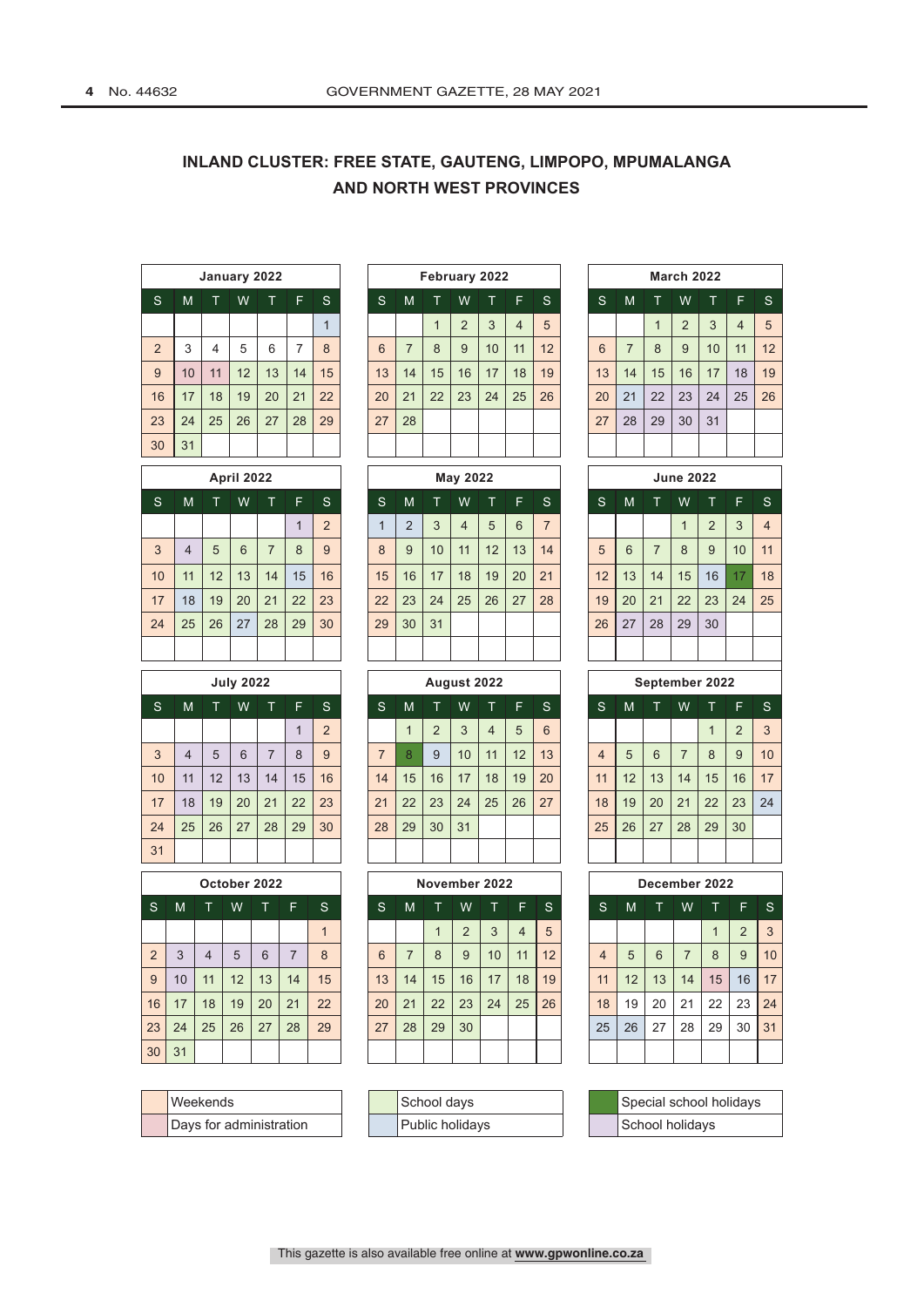#### **INLAND CLUSTER: FREE STATE, GAUTENG, LIMPOPO, MPUMALANGA AND NORTH WEST PROVINCES**

| <b>Public and School Holidays 2022</b> |                        |
|----------------------------------------|------------------------|
| 01 January                             | New Year's Day         |
| 21 March                               | Human Rights Day       |
| 15 April                               | Good Friday            |
| 18 April                               | Family Day             |
| 27 April                               | Freedom Day            |
| 01 May                                 | Workers' Day           |
| 02 May                                 | Public Holiday         |
| 16 June                                | Youth Day              |
| 17 June                                | Special School Holiday |
| 08 August                              | Special School Holiday |
| 09 August                              | National Women's Day   |
| 24 September                           | Heritage Day           |
| 16 December                            | Day of Reconciliation  |
| 25 December                            | Christmas Day          |
| 26 December                            | Day of Goodwill        |

| <b>Duration</b>                        | No. of<br>weeks | No. of<br>days | No. of public<br>holidays | Actual no. of<br>school days |
|----------------------------------------|-----------------|----------------|---------------------------|------------------------------|
| (10) 12 January - 17 March             | 10              | 47 (49)        | $\Omega$                  | 47(49)                       |
| $05$ April $-24$ June                  | 12              | 59             | $5+1$                     | 53                           |
| 19 July - 30 September                 | 11              | 54             | $1+1$                     | 52                           |
| 11 October - 14 December (15) December | 10              | 47(48)         | 0                         | 47(48)                       |
| <b>Total</b>                           | 42              | 207 (210)      | $6 + 2$                   | 199 (202)                    |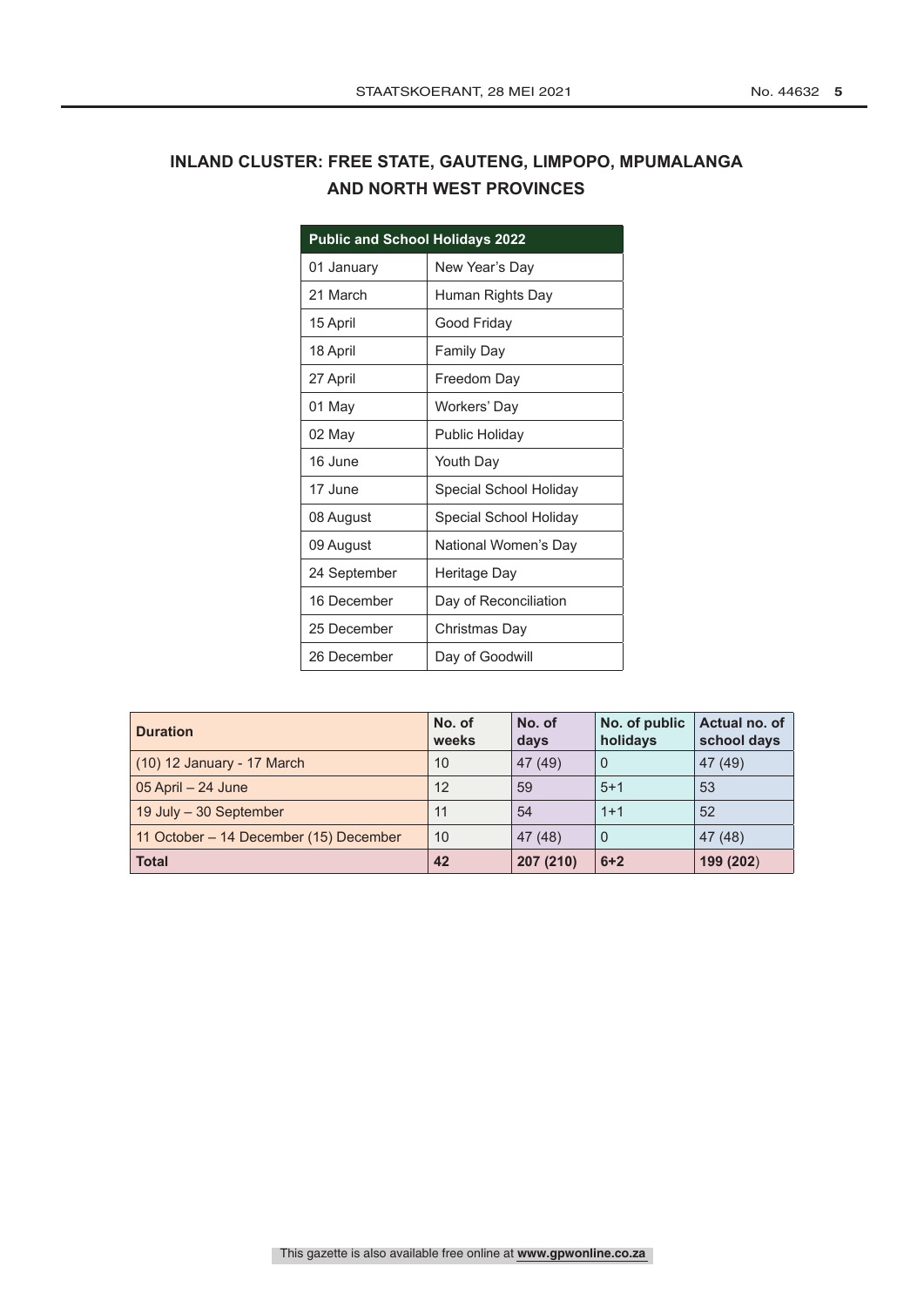#### **COASTAL CLUSTER: EASTERN CAPE, KWAZULU-NATAL, NORTHERN CAPE AND WESTERN CAPE PROVINCES**

|                | January 2022 |    |    |    |    |    |  |    |                |             |                | February 2022 |    |              |    |    |    | <b>March 2022</b> |              |
|----------------|--------------|----|----|----|----|----|--|----|----------------|-------------|----------------|---------------|----|--------------|----|----|----|-------------------|--------------|
| S              | M            |    | W  |    | F  | S. |  | S  | M              | T           | W              | т             | F  | <sub>S</sub> | S  | M  |    | W                 | T.           |
|                |              |    |    |    |    | 1  |  |    |                | $\mathbf 1$ | $\overline{2}$ | 3             | 4  | 5            |    |    |    | $\overline{2}$    | $\mathbf{3}$ |
| $\overline{2}$ | 3            | 4  | 5  | 6  | ⇁  | 8  |  | 6  | $\overline{ }$ | 8           | 9              | 10            | 11 | 12           | 6  | 7  | 8  | 9                 | 10           |
| 9              | 10           | 11 | 12 | 13 | 14 | 15 |  | 13 | 14             | 15          | 16             | 17            | 18 | 19           | 13 | 14 | 15 | 16                | 17           |
| 16             | 17           | 18 | 19 | 20 | 21 | 22 |  | 20 | 21             | 22          | 23             | 24            | 25 | 26           | 20 | 21 | 22 | 23                | 24           |
| 23             | 24           | 25 | 26 | 27 | 28 | 29 |  | 27 | 28             |             |                |               |    |              | 27 | 28 | 29 | 30                | 31           |
| 30             | 31           |    |    |    |    |    |  |    |                |             |                |               |    |              |    |    |    |                   |              |

|    | <b>April 2022</b> |    |    |    |    |                |    |                |    | May 2022 |                 |    |                |    |    |    | <b>June 2022</b>        |    |
|----|-------------------|----|----|----|----|----------------|----|----------------|----|----------|-----------------|----|----------------|----|----|----|-------------------------|----|
| S. | M                 |    | W  |    | F  | S.             | S  | M              |    | W        |                 | F  | <sub>S</sub>   | S  | M  |    | W                       |    |
|    |                   |    |    |    | 1  | $\overline{2}$ |    | $\overline{2}$ | 3  | 4        | 5               | 6  | $\overline{7}$ |    |    |    | $\overline{\mathbf{A}}$ | 2  |
| 3  | 4                 | 5  | 6  | 7  | 8  | 9              | 8  | 9              | 10 | 11       | 12 <sup>2</sup> | 13 | 14             | 5  | 6  | 7  | 8                       | 9  |
| 10 | 11                | 12 | 13 | 14 | 15 | 16             | 15 | 16             | 17 | 18       | 19              | 20 | 21             | 12 | 13 | 14 | 15                      | 16 |
| 17 | 18                | 19 | 20 | 21 | 22 | 23             | 22 | 23             | 24 | 25       | 26              | 27 | 28             | 19 | 20 | 21 | 22                      | 23 |
| 24 | 25                | 26 | 27 | 28 | 29 | 30             | 29 | 30             | 31 |          |                 |    |                | 26 | 27 | 28 | 29                      | 30 |
|    |                   |    |    |    |    |                |    |                |    |          |                 |    |                |    |    |    |                         |    |

|     | <b>July 2022</b> |    |    |    |    |                |  |    |    |                | August 2022 |    |    |     |                |    |    |                | September 2022 |                |     |
|-----|------------------|----|----|----|----|----------------|--|----|----|----------------|-------------|----|----|-----|----------------|----|----|----------------|----------------|----------------|-----|
| 'S. | M                |    | W  |    | F. | S.             |  | S  | M  |                | W           |    | F  | 'S. | S              | M  |    | W              |                | F              | - S |
|     |                  |    |    |    |    | $\overline{2}$ |  |    |    | $\overline{2}$ | 3           | 4  | 5  | 6   |                |    |    |                | ◢              | $\overline{2}$ | 3   |
| 3   | 4                | 5  | 6  | 7  | 8  | 9              |  | 7  | 8  | 9              | 10          | 11 | 12 | 13  | $\overline{4}$ | 5  | 6  | $\overline{7}$ | 8              | 9              | 10  |
| 10  | 11               | 12 | 13 | 14 | 15 | 16             |  | 14 | 15 | 16             | 17          | 18 | 19 | 20  | 11             | 12 | 13 | 14             | 15             | 16             | 17  |
| 17  | 18               | 19 | 20 | 21 | 22 | 23             |  | 21 | 22 | 23             | 24          | 25 | 26 | 27  | 18             | 19 | 20 | 21             | 22             | 23             | 24  |
| 24  | 25               | 26 | 27 | 28 | 29 | 30             |  | 28 | 29 | 30             | 31          |    |    |     | 25             | 26 | 27 | 28             | 29             | 30             |     |
| 31  |                  |    |    |    |    |                |  |    |    |                |             |    |    |     |                |    |    |                |                |                |     |

| October 2022   |    |                |    |    |                |    |  |  |  |  |  |  |  |  |
|----------------|----|----------------|----|----|----------------|----|--|--|--|--|--|--|--|--|
| S              | M  | Τ              | W  | т  | F              | S  |  |  |  |  |  |  |  |  |
|                |    |                |    |    |                | 1  |  |  |  |  |  |  |  |  |
| $\overline{2}$ | 3  | $\overline{4}$ | 5  | 6  | $\overline{7}$ | 8  |  |  |  |  |  |  |  |  |
| $\overline{9}$ | 10 | 11             | 12 | 13 | 14             | 15 |  |  |  |  |  |  |  |  |
| 16             | 17 | 18             | 19 | 20 | 21             | 22 |  |  |  |  |  |  |  |  |
| 23             | 24 | 25             | 26 | 27 | 28             | 29 |  |  |  |  |  |  |  |  |
| 30             | 31 |                |    |    |                |    |  |  |  |  |  |  |  |  |

| <b>Weekends</b>         |
|-------------------------|
| Days for administration |

| February 2022   |                |    |                |    |                |    |  |  |  |  |  |  |  |
|-----------------|----------------|----|----------------|----|----------------|----|--|--|--|--|--|--|--|
| $\mathsf{S}$    | M              | т  | W              | т  | F              | S  |  |  |  |  |  |  |  |
|                 |                | 1  | $\overline{2}$ | 3  | $\overline{4}$ | 5  |  |  |  |  |  |  |  |
| $6\phantom{1}6$ | $\overline{7}$ | 8  | 9              | 10 | 11             | 12 |  |  |  |  |  |  |  |
| 13              | 14             | 15 | 16             | 17 | 18             | 19 |  |  |  |  |  |  |  |
| 20              | 21             | 22 | 23             | 24 | 25             | 26 |  |  |  |  |  |  |  |
| 27              | 28             |    |                |    |                |    |  |  |  |  |  |  |  |
|                 |                |    |                |    |                |    |  |  |  |  |  |  |  |

| April 2022 |    |    |                  |                |    |                |    | May 2022       |    | <b>June 2022</b> |                |    |    |    |                |                |
|------------|----|----|------------------|----------------|----|----------------|----|----------------|----|------------------|----------------|----|----|----|----------------|----------------|
| T          | W  |    | F                | S              | S  | M              |    | W              |    | F                | S.             | 'S | M  | т  | W              | Т              |
|            |    |    | $\boldsymbol{A}$ | $\overline{2}$ | 1  | $\overline{2}$ | 3  | $\overline{4}$ | 5  | 6                | $\overline{7}$ |    |    |    | $\overline{1}$ | $\overline{2}$ |
| 5          | 6  | 7  | 8                | 9              | 8  | 9              | 10 | 11             | 12 | 13               | 14             | 5  | 6  | 7  | 8              | 9              |
| 12         | 13 | 14 | 15               | 16             | 15 | 16             | 17 | 18             | 19 | 20               | 21             | 12 | 13 | 14 | 15             | 16             |
| 19         | 20 | 21 | 22               | 23             | 22 | 23             | 24 | 25             | 26 | 27               | 28             | 19 | 20 | 21 | 22             | 23             |
| 26         | 27 | 28 | 29               | 30             | 29 | 30             | 31 |                |    |                  |                | 26 | 27 | 28 | 29             | 3 <sub>0</sub> |
|            |    |    |                  |                |    |                |    |                |    |                  |                |    |    |    |                |                |

| <b>July 2022</b> |    |    |    |                |                 |               |    |    | August 2022    |    |    |    |    |    |    | September 2022 |                |    |          |                |
|------------------|----|----|----|----------------|-----------------|---------------|----|----|----------------|----|----|----|----|----|----|----------------|----------------|----|----------|----------------|
| S                | M  |    | W  |                | F               | 'S.           | S  | M  |                | W  |    | F  | S. | S  | M  |                | W              |    | F        | ∣ S            |
|                  |    |    |    |                |                 | $\Omega$<br>∠ |    |    | $\overline{2}$ | 3  | 4  | 5  | 6  |    |    |                |                |    | $\Omega$ | 3              |
| 3                | 4  | 5  | 6  | $\overline{ }$ | 8               | 9             | 7  | 8  | 9              | 10 | 11 | 12 | 13 | 4  | 5  | 6              | $\overline{7}$ | 8  | 9        | 1 <sup>1</sup> |
| 10 <sup>1</sup>  | 11 | 12 | 13 | 14             | 15 <sup>°</sup> | 16            | 14 | 15 | 16             | 17 | 18 | 19 | 20 | 11 | 12 | 13             | 14             | 15 | 16       | 17             |
| 17               | 18 | 19 | 20 | 21             | 22              | 23            | 21 | 22 | 23             | 24 | 25 | 26 | 27 | 18 | 19 | 20             | 21             | 22 | 23       | 24             |
| 24               | 25 | 26 | 27 | 28             | 29              | 30            | 28 | 29 | 30             | 31 |    |    |    | 25 | 26 | 27             | 28             | 29 | 30       |                |
| 31               |    |    |    |                |                 |               |    |    |                |    |    |    |    |    |    |                |                |    |          |                |

| October 2022 |    |    |    |    |    |    | November 2022 |    |    |    |    |    |    |  |                |    |    | December 2022  |                  |    |           |
|--------------|----|----|----|----|----|----|---------------|----|----|----|----|----|----|--|----------------|----|----|----------------|------------------|----|-----------|
| S            | M  |    | W  |    | F  | S  | S             | M  |    | W  |    | F  | -S |  | S              | M  |    | W              |                  | F  | ∣s        |
|              |    |    |    |    |    |    |               |    | ◢  | C  | 3  | 4  | 5  |  |                |    |    |                | $\boldsymbol{A}$ | C  | $\cdot$ 3 |
| 2            | 3  | 4  | 5  | 6  |    | 8  | 6             | ⇁  | 8  | 9  | 10 | 11 | 12 |  | $\overline{4}$ | 5  | 6  | $\overline{7}$ | 8                | 9  | 10        |
| 9            | 10 | 11 | 12 | 13 | 14 | 15 | 13            | 14 | 15 | 16 | 17 | 18 | 19 |  | 11             | 12 | 13 | 14             | 15               | 16 | 17        |
| 16           | 17 | 18 | 19 | 20 | 21 | 22 | 20            | 21 | 22 | 23 | 24 | 25 | 26 |  | 18             | 19 | 20 | 21             | 22               | 23 | 24        |
| 23           | 24 | 25 | 26 | 27 | 28 | 29 | 27            | 28 | 29 | 30 |    |    |    |  | 25             | 26 | 27 | 28             | 29               | 30 | 31        |
| 30           | 31 |    |    |    |    |    |               |    |    |    |    |    |    |  |                |    |    |                |                  |    |           |

| Weekends                |  | School days     |  | Special school holidays |
|-------------------------|--|-----------------|--|-------------------------|
| Davs for administration |  | Public holidavs |  | ∜School holidavs        |

| S              | M              | Т                  | W                 | т              | F              | $\mathsf{S}$   | S               | M              | T                                                                                                                                                                                                                              | W              | Т              | F               | S              |  | S              | M              | T.             | W                      | т              | F              | S              |
|----------------|----------------|--------------------|-------------------|----------------|----------------|----------------|-----------------|----------------|--------------------------------------------------------------------------------------------------------------------------------------------------------------------------------------------------------------------------------|----------------|----------------|-----------------|----------------|--|----------------|----------------|----------------|------------------------|----------------|----------------|----------------|
|                |                |                    |                   |                |                | $\mathbf{1}$   |                 |                | $\mathbf{1}$                                                                                                                                                                                                                   | $\overline{2}$ | 3              | $\overline{4}$  | 5              |  |                |                | $\mathbf{1}$   | $\overline{2}$         | 3              | $\overline{4}$ | 5              |
| $\overline{2}$ | 3              | 4                  | 5                 | 6              | $\overline{7}$ | 8              | $6\phantom{1}6$ | $\overline{7}$ | 8                                                                                                                                                                                                                              | 9              | 10             | 11              | 12             |  | 6              | $\overline{7}$ | 8              | 9                      | 10             | 11             | 12             |
| 9              | 10             | 11                 | 12                | 13             | 14             | 15             | 13              | 14             | 15                                                                                                                                                                                                                             | 16             | 17             | 18              | 19             |  | 13             | 14             | 15             | 16                     | 17             | 18             | 19             |
| 16             | 17             | 18                 | 19                | 20             | 21             | 22             | 20              | 21             | 22                                                                                                                                                                                                                             | 23             | 24             | 25              | 26             |  | 20             | 21             | 22             | 23                     | 24             | 25             | 26             |
| 23             | 24             | 25                 | 26                | 27             | 28             | 29             | 27              | 28             |                                                                                                                                                                                                                                |                |                |                 |                |  | 27             | 28             | 29             | 30                     | 31             |                |                |
| 30             | 31             |                    |                   |                |                |                |                 |                |                                                                                                                                                                                                                                |                |                |                 |                |  |                |                |                |                        |                |                |                |
|                |                |                    | <b>April 2022</b> |                |                |                | <b>May 2022</b> |                |                                                                                                                                                                                                                                |                |                |                 |                |  |                |                |                | <b>June 2022</b>       |                |                |                |
| <sub>S</sub>   | M              | т                  | W                 | т              | F              | <sub>S</sub>   | S               | M              | т                                                                                                                                                                                                                              | W              | Τ              | F               | S              |  | S              | M              | т              | W                      | Т              | F              | S              |
|                |                |                    |                   |                | $\mathbf{1}$   | 2              | $\mathbf{1}$    | $\overline{2}$ | 3                                                                                                                                                                                                                              | $\overline{4}$ | 5              | $6\phantom{1}6$ | $\overline{7}$ |  |                |                |                | $\mathbf{1}$           | $\overline{2}$ | 3              | $\overline{4}$ |
| 3              | $\overline{4}$ | 5                  | $6\phantom{1}$    | $\overline{7}$ | 8              | 9              | 8               | 9              | 10                                                                                                                                                                                                                             | 11             | 12             | 13              | 14             |  | 5              | 6              | $\overline{7}$ | 8                      | 9              | 10             | 11             |
| 10             | 11             | 12                 | 13                | 14             | 15             | 16             | 15              | 16             | 17                                                                                                                                                                                                                             | 18             | 19             | 20              | 21             |  | 12             | 13             | 14             | 15                     | 16             | 17             | 18             |
| 17             | 18             | 19                 | 20                | 21             | 22             | 23             | 22              | 23             | 24                                                                                                                                                                                                                             | 25             | 26             | 27              | 28             |  | 19             | 20             | 21             | 22                     | 23             | 24             | 25             |
| 24             | 25             | 26                 | 27                | 28             | 29             | 30             | 29              | 30             | 31                                                                                                                                                                                                                             |                |                |                 |                |  | 26             | 27             | 28             | 29                     | 30             |                |                |
|                |                |                    |                   |                |                |                |                 |                |                                                                                                                                                                                                                                |                |                |                 |                |  |                |                |                |                        |                |                |                |
|                |                |                    | <b>July 2022</b>  |                |                |                |                 |                | August 2022                                                                                                                                                                                                                    |                |                |                 |                |  |                |                |                | September 2022         |                |                |                |
| <sub>S</sub>   | M              | T                  | W                 | T              | F              | $\mathsf{S}$   | $\mathsf{S}$    | M              | T                                                                                                                                                                                                                              | W              | T              | F               | $\mathbf S$    |  | $\mathbf S$    | M              | T              | W                      | T              | F              | S              |
|                |                |                    |                   |                | $\mathbf{1}$   | $\overline{2}$ |                 | $\mathbf{1}$   | $\overline{2}$                                                                                                                                                                                                                 | 3              | $\overline{4}$ | 5               | 6              |  |                |                |                |                        | $\mathbf{1}$   | $\overline{2}$ | 3              |
| $\overline{3}$ | $\overline{4}$ | 5                  | $6\phantom{1}$    | $\overline{7}$ | 8              | 9              | $\overline{7}$  | 8              | 9                                                                                                                                                                                                                              | 10             | 11             | 12              | 13             |  | $\overline{4}$ | 5              | $6\phantom{1}$ | $\overline{7}$         | 8              | 9              | 10             |
| 10             | 11             | 12                 | 13                | 14             | 15             | 16             | 14              | 15             | 16                                                                                                                                                                                                                             | 17             | 18             | 19              | 20             |  | 11             | 12             | 13             | 14                     | 15             | 16             | 17             |
| 17             | 18             | 19                 | 20                | 21             | 22             | 23             | 21              | 22             | 23                                                                                                                                                                                                                             | 24             | 25             | 26              | 27             |  | 18             | 19             | 20             | 21                     | 22             | 23             | 24             |
| 24             | 25             | 26                 | 27                | 28             | 29             | 30             | 28              | 29             | 30                                                                                                                                                                                                                             | 31             |                |                 |                |  | 25             | 26             | 27             | 28                     | 29             | 30             |                |
| 31             |                |                    |                   |                |                |                |                 |                |                                                                                                                                                                                                                                |                |                |                 |                |  |                |                |                |                        |                |                |                |
|                |                | $O_{\text{right}}$ |                   |                |                |                |                 |                | Note that the second part of the second second the second second second second second second second second second second second second second second second second second second second second second second second second sec |                |                |                 |                |  |                |                |                | <b>Beschichen</b> 0000 |                |                |                |

|                | December 2022 |    |                |    |                |    |  |  |  |  |  |  |  |  |
|----------------|---------------|----|----------------|----|----------------|----|--|--|--|--|--|--|--|--|
| S              | M             | т  | W              | ίī | F              | S  |  |  |  |  |  |  |  |  |
|                |               |    |                |    | $\overline{2}$ | 3  |  |  |  |  |  |  |  |  |
| $\overline{4}$ | 5             | 6  | $\overline{7}$ | 8  | 9              | 10 |  |  |  |  |  |  |  |  |
| 11             | 12            | 13 | 14             | 15 | 16             | 17 |  |  |  |  |  |  |  |  |
| 18             | 19            | 20 | 21             | 22 | 23             | 24 |  |  |  |  |  |  |  |  |
| 25             | 26            | 27 | 28             | 29 | 30             | 31 |  |  |  |  |  |  |  |  |
|                |               |    |                |    |                |    |  |  |  |  |  |  |  |  |

| Special school holidays |
|-------------------------|
| School holidays         |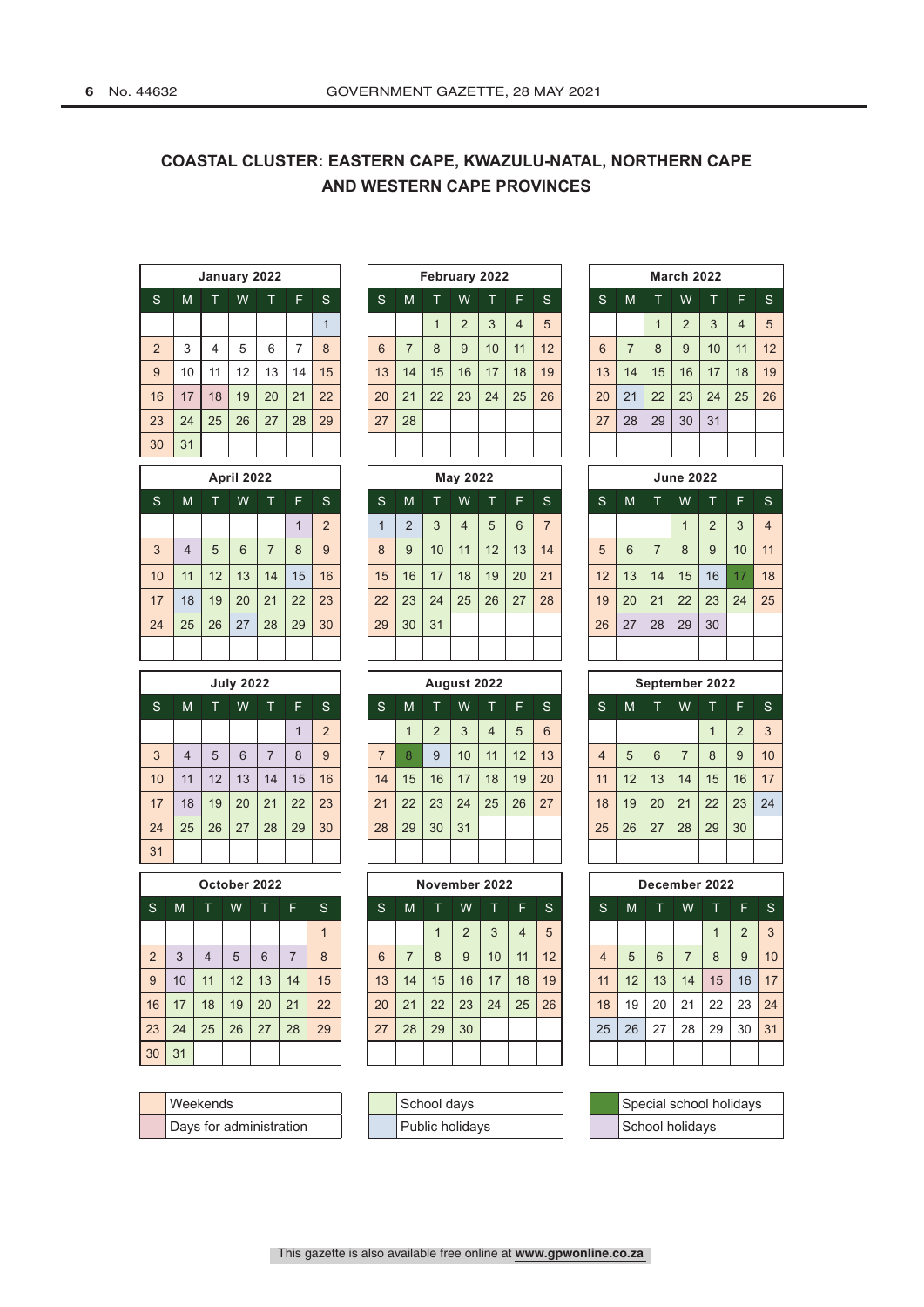### **COASTAL CLUSTER: EASTERN CAPE, KWAZULU-NATAL, NORTHERN CAPE AND WESTERN CAPE PROVINCES**

| <b>Public and School Holidays 2022</b> |                        |  |  |  |  |  |  |  |  |
|----------------------------------------|------------------------|--|--|--|--|--|--|--|--|
| 01 January                             | New Year's Day         |  |  |  |  |  |  |  |  |
| 21 March                               | Human Rights Day       |  |  |  |  |  |  |  |  |
| 15 April                               | Good Friday            |  |  |  |  |  |  |  |  |
| 18 April                               | <b>Family Day</b>      |  |  |  |  |  |  |  |  |
| 27 April                               | Freedom Day            |  |  |  |  |  |  |  |  |
| 01 May                                 | Workers' Day           |  |  |  |  |  |  |  |  |
| 02 May                                 | Public Holiday         |  |  |  |  |  |  |  |  |
| 16 June                                | Youth Day              |  |  |  |  |  |  |  |  |
| 17 June                                | Special School Holiday |  |  |  |  |  |  |  |  |
| 08 August                              | Special School Holiday |  |  |  |  |  |  |  |  |
| 09 August                              | National Women's Day   |  |  |  |  |  |  |  |  |
| 24 September                           | Heritage Day           |  |  |  |  |  |  |  |  |
| 16 December                            | Day of Reconciliation  |  |  |  |  |  |  |  |  |
| 25 December                            | Christmas Day          |  |  |  |  |  |  |  |  |
| 26 December                            | Day of Goodwill        |  |  |  |  |  |  |  |  |

| <b>Duration</b>                        | No. of<br>weeks | No. of<br>days | No. of public<br>holidays | Actual no. of<br>school days |
|----------------------------------------|-----------------|----------------|---------------------------|------------------------------|
| (17) 19 January - 25 March             | 10              | 48 (50)        |                           | 47 (49)                      |
| $05$ April $-24$ June                  | 12              | 59             | $5+1$                     | 53                           |
| 19 July - 30 September                 | 11              | 54             | $1+1$                     | 52                           |
| 11 October – 14 December (15) December | 10              | 47 (48)        | 0                         | 47 (48)                      |
| <b>Total</b>                           | 43              | 208 (211)      | $7 + 2$                   | 199 (202)                    |